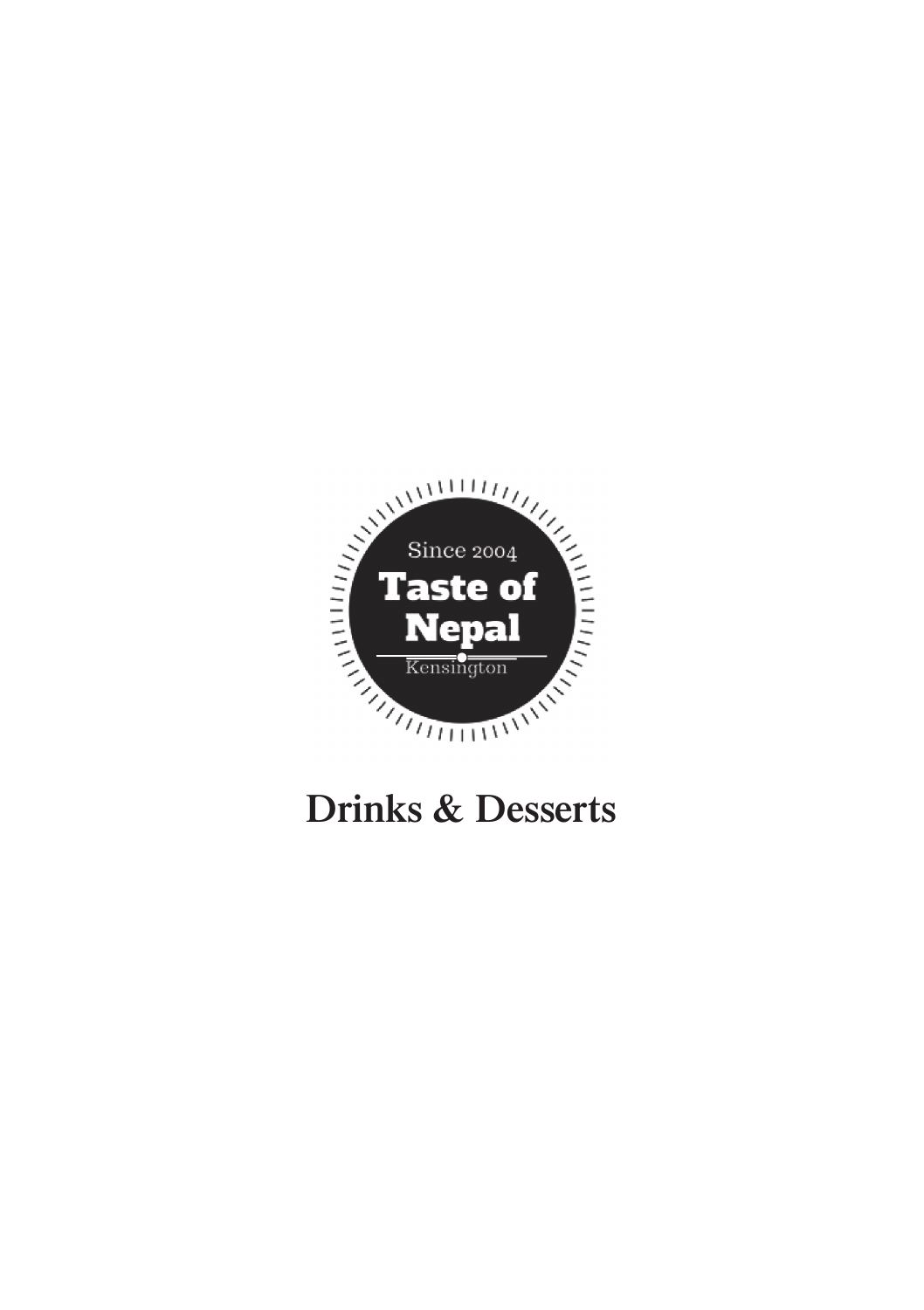# Restaurant and Catering SA Wine List Award Finalist for 2013, 2014, 2015, 2016, 2017

| Beer, Cider, Aperitifs                 |                |
|----------------------------------------|----------------|
| Cocktails                              | $\overline{2}$ |
| <b>Non-Alcoholic Drinks</b>            | $\mathbf{3}$   |
| Spirits, Liqueur                       | 4              |
| Sparklings & White Wine                | 5              |
| Rosé, Moscato & Red Wine Blends        | 6              |
| Cabernet Sauvignon, Shiraz             |                |
| Hot & Cold Beverages                   | 8              |
| Desserts, Dessert Wine, Ports & Muscat | 9              |

Please note: only 1 account per table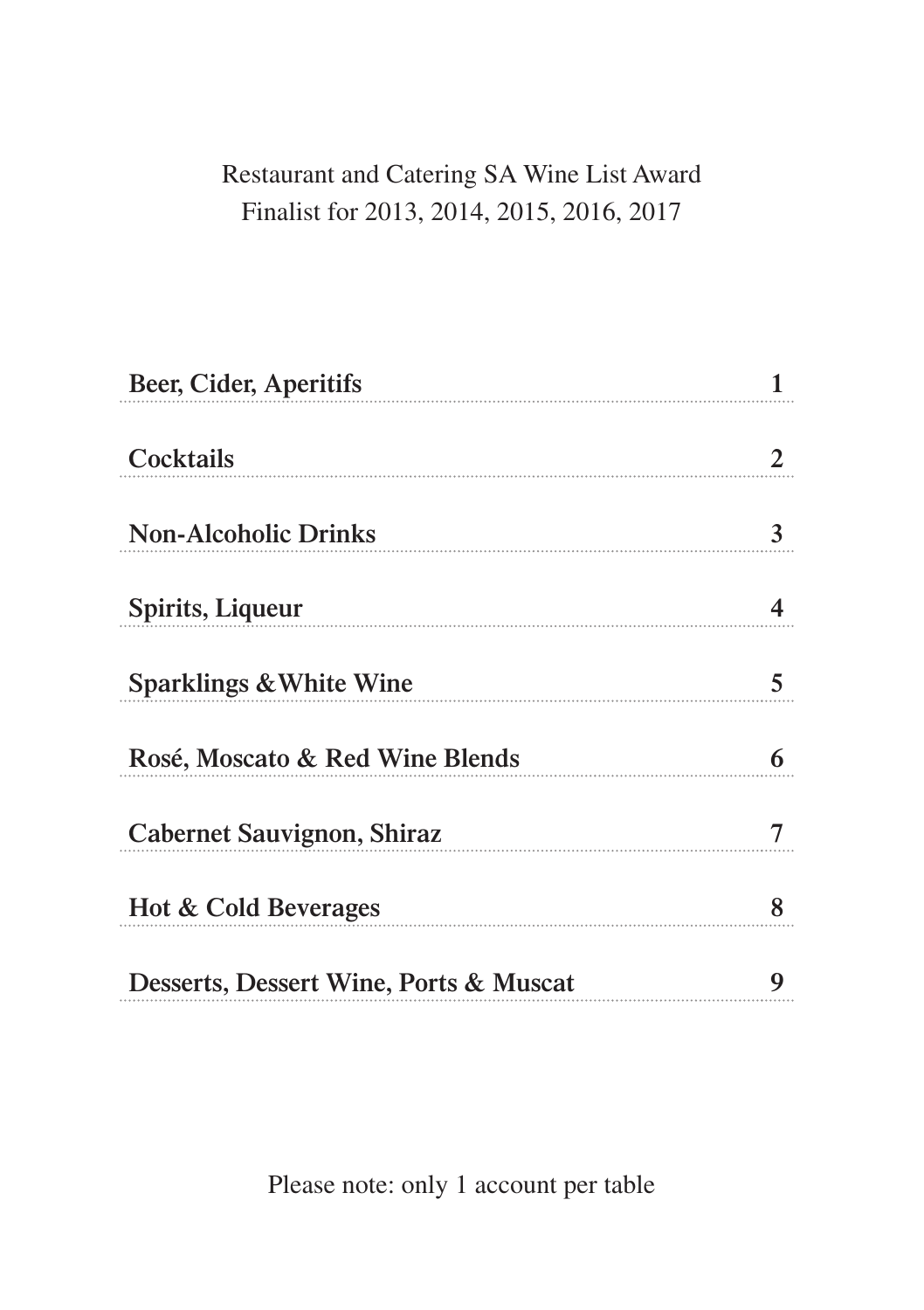#### BEER & CIDER

| Lobo Cloudy Apple Cider SA           | 9.5  |
|--------------------------------------|------|
| Lobo Apple and Pear Cider SA         | 9.5  |
| Prancing Pony India Red Ale SA       | 10.9 |
| Lobethal Bierhaus Lentil Pale Ale SA | 9    |
| Cascade Light TAS                    | 8    |
| Coopers Pale Ale SA                  | 8.5  |
| Coopers Sparkling Ale SA             | 8.9  |
| Prancing Pony Indie Kid Pilsner SA   | 9.9  |
| James Boag's Premium TAS             | 8.9  |
| Crown Lager VIC                      | 8.9  |
| Mustang NEPAL                        | 9.9  |
| Nepal Ice NEPAL                      | 9.9  |
| Kingfisher INDIA                     | 9    |
| Corona MEXICO                        | 9    |

# APERITIFS

| Pimms No. 1                 | 7.5 |
|-----------------------------|-----|
| Pernod                      | 8   |
| Dubonnet                    | 7.5 |
| Cinzano Bianco or Extra Dry | 7.5 |
| Campari                     | 8   |
| Rosso Antico                | 75  |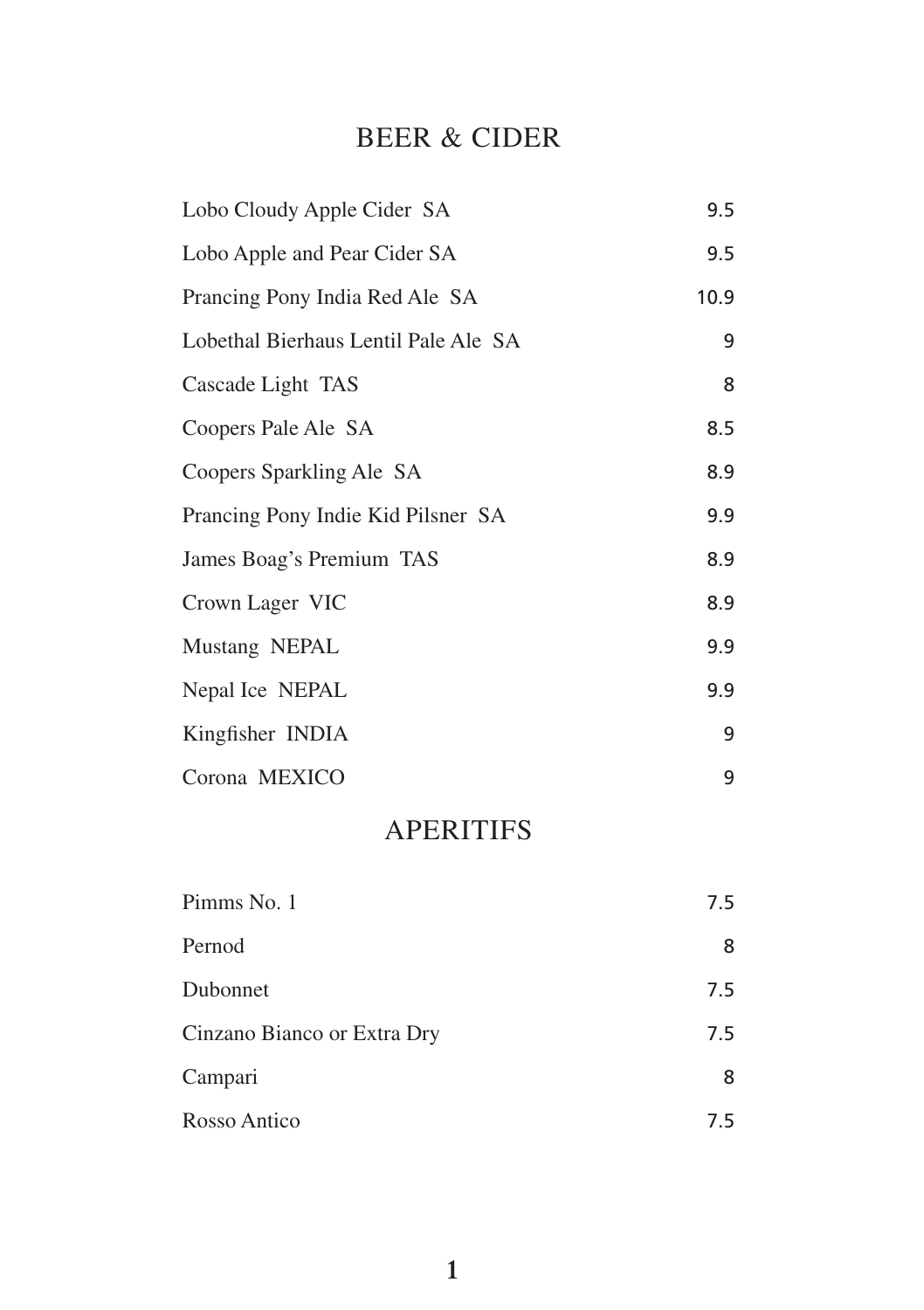# **COCKTAILS**

| Lycheelicious                                                                 | 16.5 |
|-------------------------------------------------------------------------------|------|
| House signature cocktail made with fresh Lime & Lychee,                       |      |
| passionfruit, lychee liqueur & vodka over crushed ice                         |      |
| Margarita                                                                     | 16.5 |
| Tequila, Cointreau $&$ lime blended with ice in this<br>salt-rimmed favourite |      |
| <b>Strawberry Daiquiri</b>                                                    | 16.5 |
| A perfect blend of Bacardi, Cointreau & Strawberry                            |      |
| liqueur                                                                       |      |
| <b>Espresso Martini</b>                                                       | 16.5 |
| Sumptuous mix of Vodka, Kahlua & Espresso coffee                              |      |
| Mojito                                                                        | 14.5 |
| Fresh lime muddled with mint & sugar, topped up with<br>rum & lemonade        |      |
| Pina Colada                                                                   | 14.5 |
| Pineapple juice, Malibu, coconut cream blended with ice                       |      |
| Passion Fruit Caipiroska                                                      | 14.5 |
| Fresh lime and ginger muddled with a concoction of                            |      |
| vodka, passion fruit and apple juice                                          |      |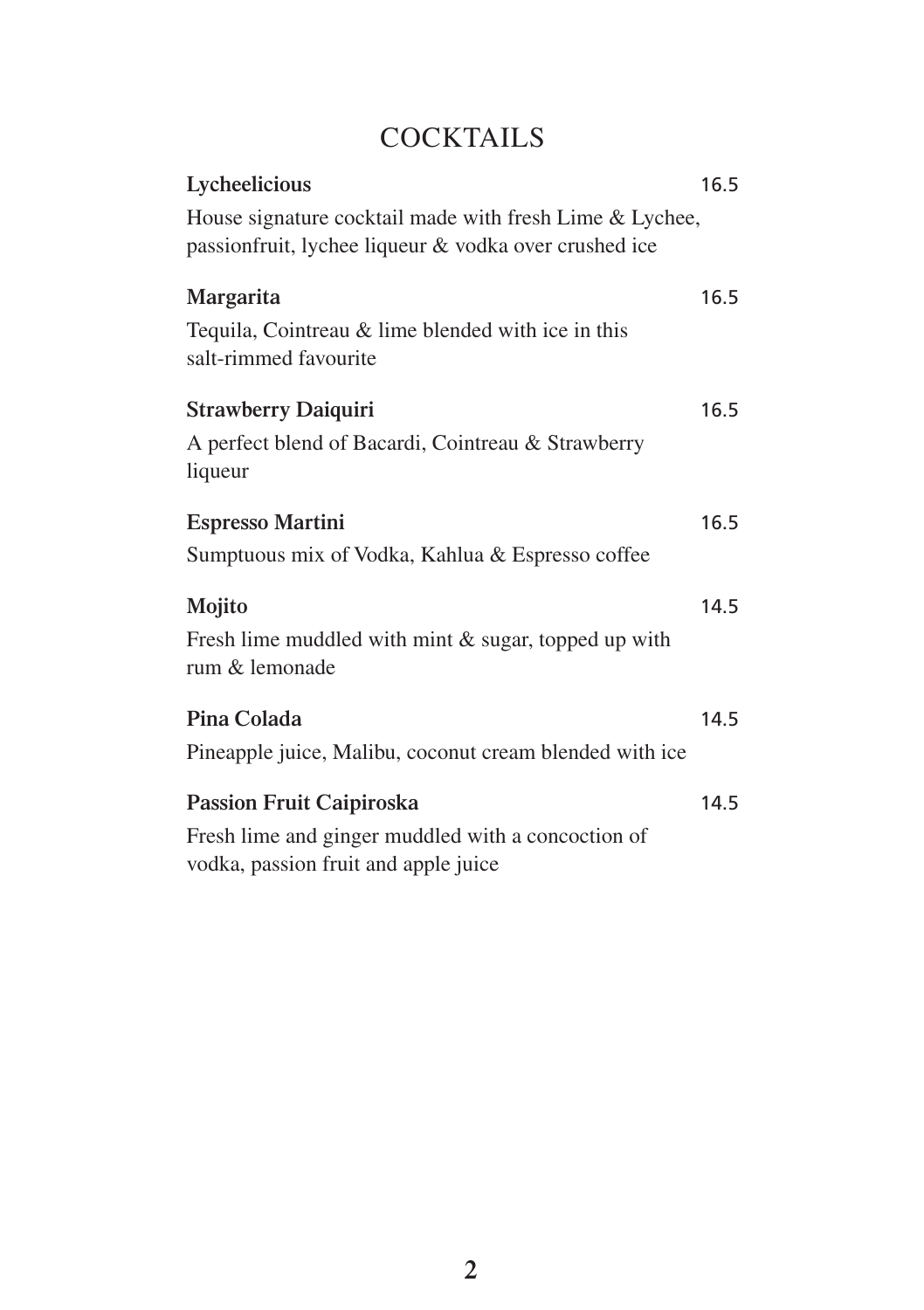# NON-ALCOHOLIC DRINKS

| Cold pressed Juices from Lobethal SA                        | 5.9 |
|-------------------------------------------------------------|-----|
| Made from South Australian Grown Fresh Fruit                |     |
| Apple & Strawberry, Pineapple, Orange, Apple                |     |
| <b>Virgin Mojito</b>                                        | 8.9 |
| Fresh lime muddled with mint & topped up with lemonade      |     |
| <b>Passionate Lychee</b>                                    | 8.5 |
| Muddled passion fruit syrup with lychee over crushed ice    |     |
| <b>Mango Lassi</b><br>Glass 5.5 / Jug 20                    |     |
| Refreshing Mango and yoghurt drink                          |     |
| <b>Sunrise</b>                                              | 8.5 |
| Orange juice, raspberry cordial & lemonade built over ice   |     |
| Virgin Pina Colada                                          | 8.9 |
| Pineapple juice, coconut cream & sugar blended with ice     |     |
| Pineapple and Passion fruit crush                           | 8.9 |
| Passion fruit, pineapple juice, rose water over crushed ice |     |
| <b>SOFT DRINKS</b>                                          |     |
| Lemon Lime & Bitters, Soda Lime & Bitters                   | 4.9 |
| Coca Cola, Diet Coke, Lemonade, Lemon Squash,               | 4.5 |
| Jug of Soft Drink                                           | 15  |
| CAPI all natural & Australian                               |     |
| Soda Water                                                  | 4.5 |
| Dry Ginger Ale                                              | 4.5 |
| Tonic Water                                                 | 4.5 |
| <b>CAPI MINERAL WATER</b>                                   |     |
| Sparkling Mineral Water (250ml)                             | 4   |
| Sparkling Mineral Water (1 Litre)                           | 9   |
| Still Mineral Water (1 Litre)                               | 9   |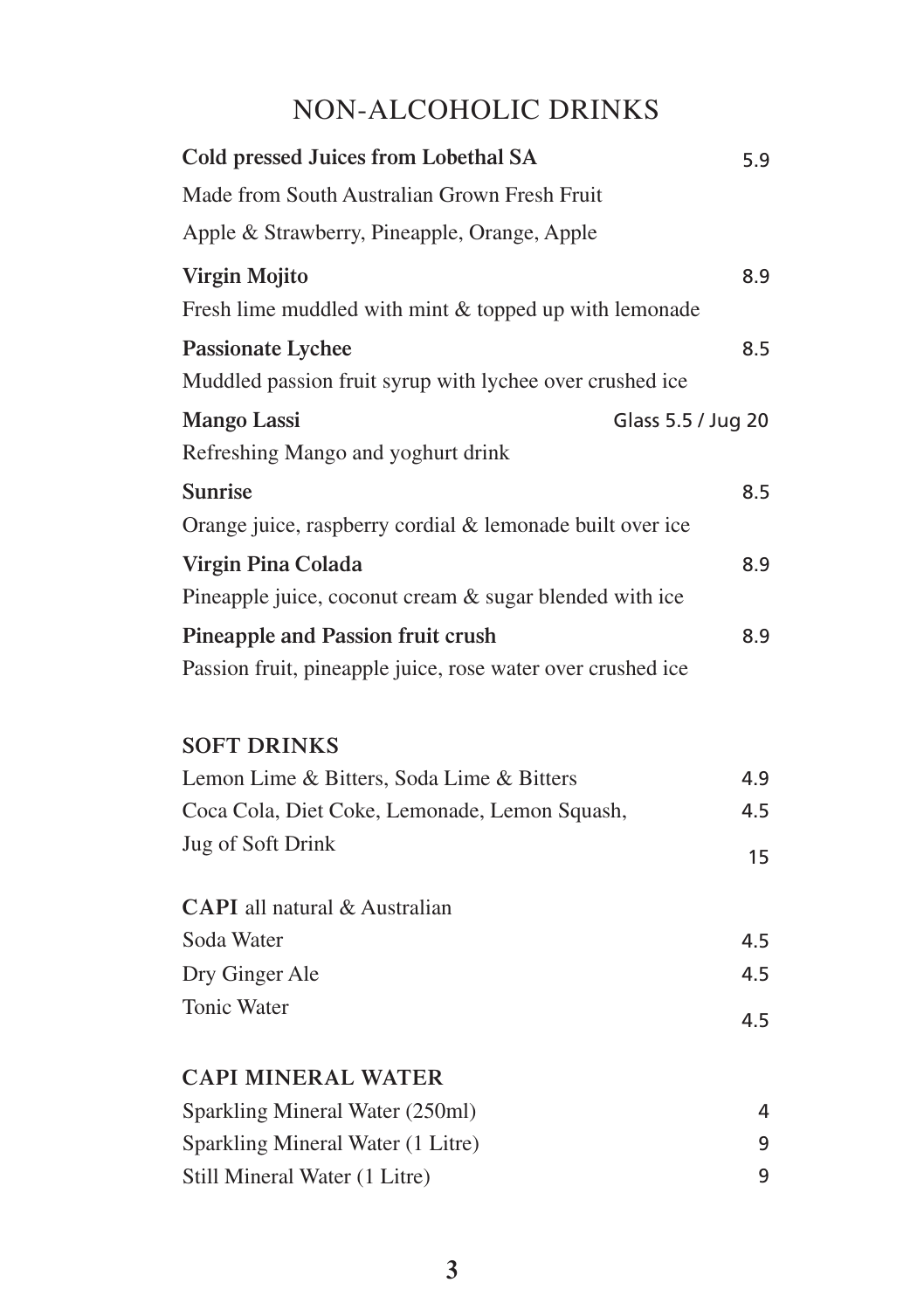## **SPIRITS**

| Nepalese spiced Rum             | 8.9            |
|---------------------------------|----------------|
| Bacardi Rum                     | 8.5            |
| <b>Bundaberg Rum</b>            | 7.9            |
| Jim Beam Bourbon                | 7.9            |
| Jack Daniels Bourbon            | 8.5            |
| Canadian Club Whisky            | 8              |
| Johnnie Walker Red Label Whisky | 8.5            |
| Jameson Irish Whisky            | 8.5            |
| Bombay Sapphire Gin             | 8.5            |
| Gilbey's Gin                    | 7.9            |
| <b>St Agnes Brandy</b>          | 7.9            |
| Smirnoff Vodka                  | 8              |
| Southern Comfort                | 8.5            |
| <b>Barbaresso Ouzo</b>          | 7.5            |
| Coyote Tequila                  | 8.5            |
| <b>LIQUEURS</b>                 | <b>ALL 7.5</b> |
| Cointreau                       |                |

Cointreau Drambuie Frangelico Parisio Lychee Sambuca Galliano Midori Grand Marnier Tia Maria Baileys Irish Cream Kahlua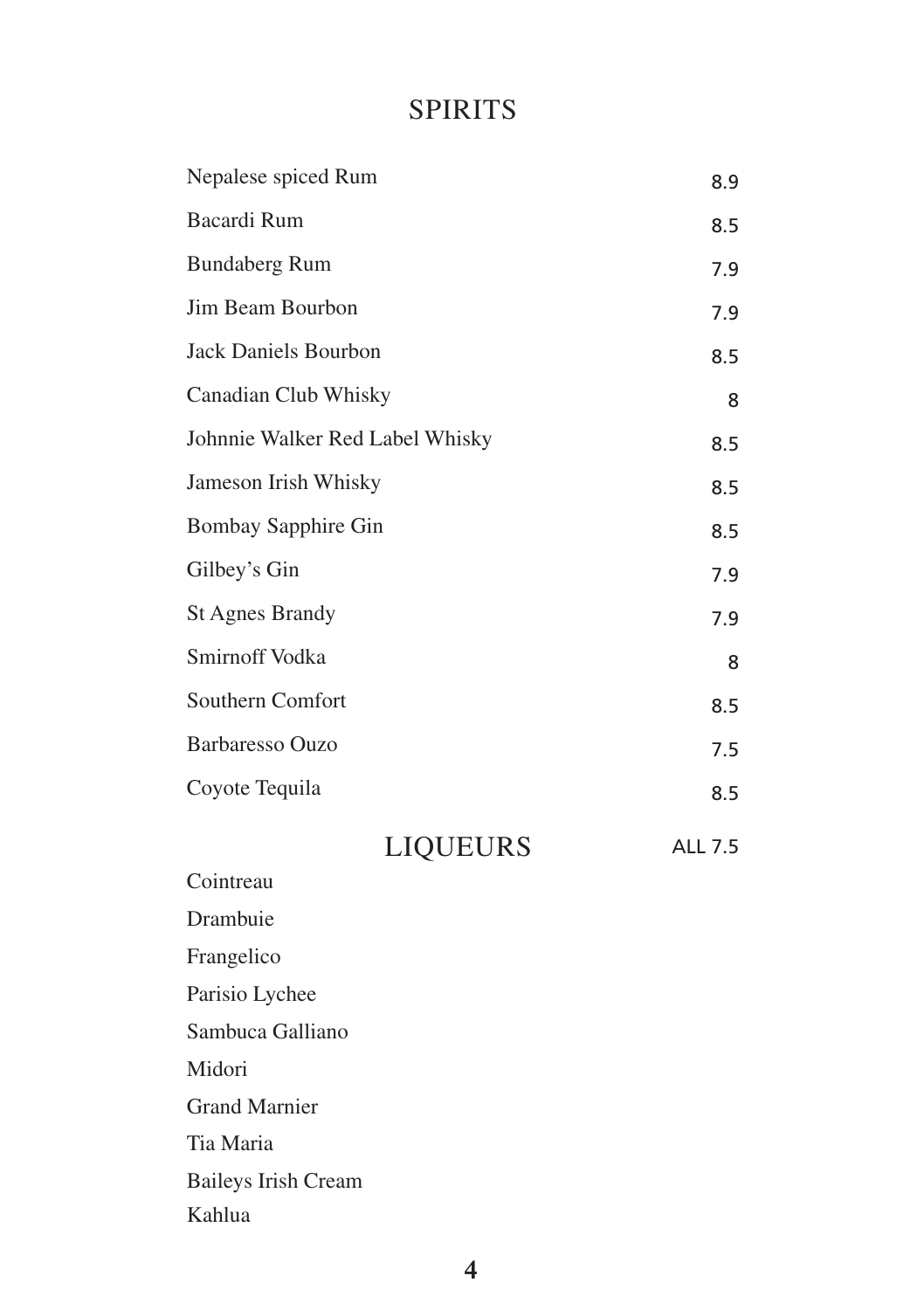#### WINE

#### SPARKLING

|                                          |                  | glass | bottle |
|------------------------------------------|------------------|-------|--------|
| Pauletts Sparkling Shiraz 200 mL         | Clare Valley     | 9.9   |        |
| Tempus Two Blanc de Blanc Piccolo 200 mL | Multiple regions | 9.9   |        |
| Brown Brothers Prosecco Piccolo 200 mL   | King Valley      | 9.9   |        |
| The Black Chook Sparkling Shiraz         | McLaren Vale     |       | 35     |
| Bird in Hand Sparkling Pinot Noir        | Adelaide Hills   |       | 43     |
| Jansz Premium NV Cuvee                   | Tasmania         |       | 44     |
| Moët & Chandon NV Brut Impérial          | France           |       | 95     |

#### WHITES

|                                                            |                | glass | bottle |
|------------------------------------------------------------|----------------|-------|--------|
| House White                                                | Various        | 8     | 29     |
| Angove 'Long Row' Chardonnay Piccolo                       | McLaren Vale   | 9     |        |
| Mother of Pearl Sauvignon Blanc                            | Coonawarra     | 8.9   | 32     |
| 3 Dark Horses Sauvignon Blanc                              | Adelaide Hills |       | 38     |
| d'Arenberg Stump Jump Sauvignon Blanc                      | McLaren Vale   |       | 32     |
| Babich 'Black Label' Sauvignon Blanc                       | Marlborough    | 9.9   | 37     |
| Bird in Hand 'Two in the Bush'<br>Semillon Sauvignon Blanc | Adelaide Hills | 9.9   | 38     |
| Lobethal Road Pinot Gris                                   | Adelaide Hills |       | 36     |
| <b>Howard Clover Pinot Gris</b>                            | Adelaide Hills | 9     | 39     |
| Kilikanoon 'Killerman's Run' Riesling                      | Clare Valley   | 9     | 39     |
| Skillogalee Riesling                                       | Clare Valley   |       | 42     |
| Smallfry Riesling Organic / Biodynamic                     | Eden Valley    |       | 42     |
| Hahndorf Hill White Mischief Gruner Veltliner              | Adelaide Hills |       | 39     |
| Coriole Chenin Blanc                                       | McLaren Vale   |       | 35     |
| The Lane Block 1A Chardonnay                               | Adelaide Hills |       | 41     |

Corkage: per 750 ml - \$15 / per 1500 ml - \$30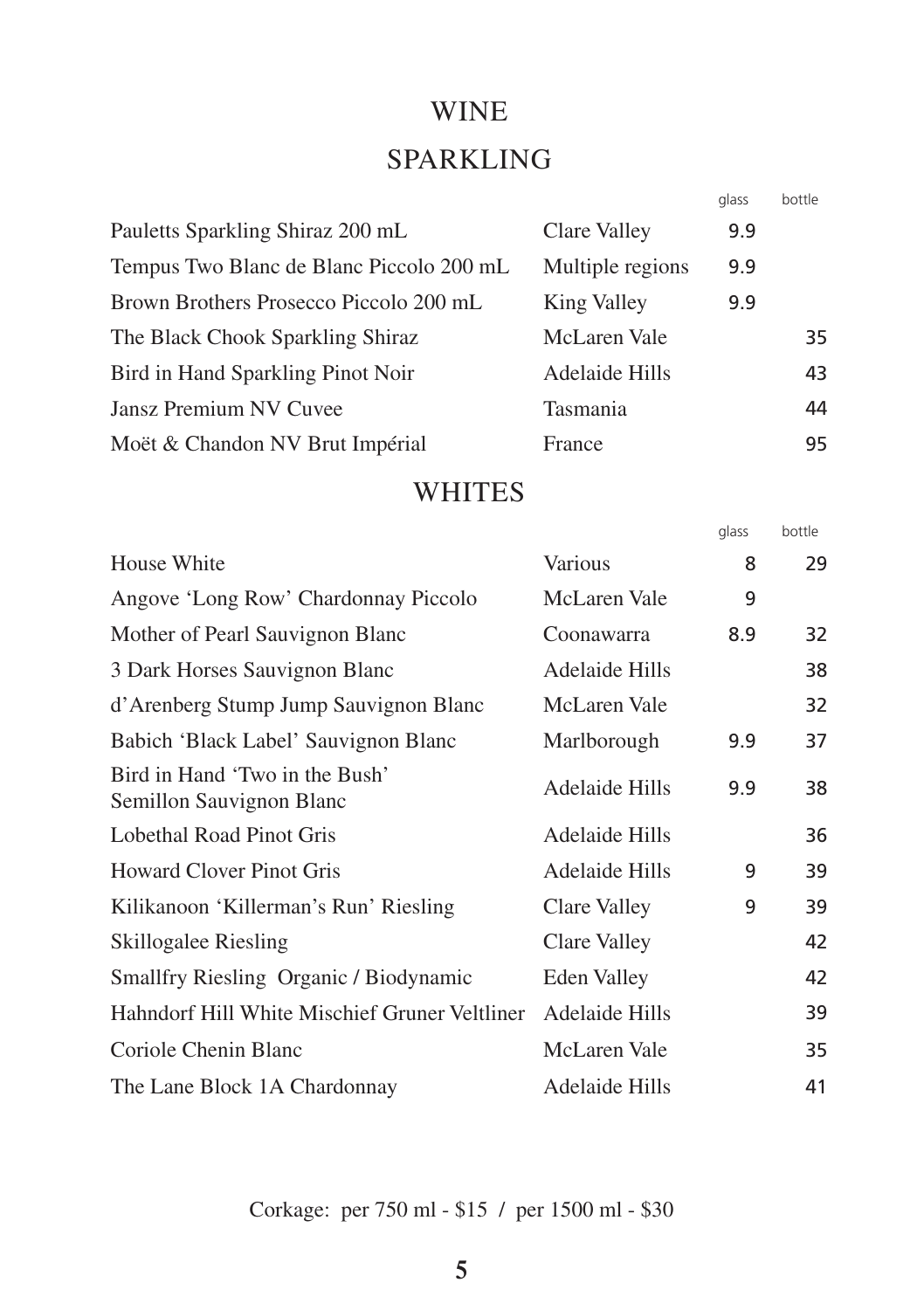#### ROSE & MOSCATO

glass bottle

| McLaren Vale   | q    |    |
|----------------|------|----|
| Adelaide Hills |      | 36 |
| Barossa Valley | 10.5 | 46 |
|                |      |    |

#### REDS

|                                                              |                     | glass | bottle |
|--------------------------------------------------------------|---------------------|-------|--------|
| <b>BLENDS AND VARIETALS</b>                                  |                     |       |        |
| House Red                                                    | <b>Various</b>      | 8.5   | 29     |
| <b>Colton Pinot Noir</b>                                     | Adelaide Hills      | 9     | 38     |
| Mr Mick Tempranillo (By Tim Adams)                           | Clare Valley        | 8.5   | 32     |
| Kilikanoon 'Killerman's Run'<br>Grenache Shiraz Mataro       | Clare Valley        | 9.5   | 38     |
| Kalleske 'Carry's' Grenache Shiraz Mataró                    | Barossa Valley      |       | 39     |
| Vasse Felix Cabernet Merlot                                  | Margaret River      |       | 44     |
| Hugh Hamilton 'The Ratbag' Merlot                            | <b>McLaren Vale</b> |       | 46     |
| Majella 'The Musician' Cabernet Sauv Shiraz                  | Yarra Valley        |       | 38     |
| Mollydooker 'Two Left Feet'<br><b>Shiraz Cabernet Merlot</b> | McLaren Vale        |       | 44     |
| Skillogalee 'Take Two' Shiraz Cabernet                       | Clare Valley        |       | 39     |
| Rockford's 'Rod and Spur' Shiraz Cabernet                    | Barossa Valley      |       | 62     |
| Langmeil '3 Gardens'<br>Shiraz Grenache Mourvèdre            | Barossa Valley      |       | 47     |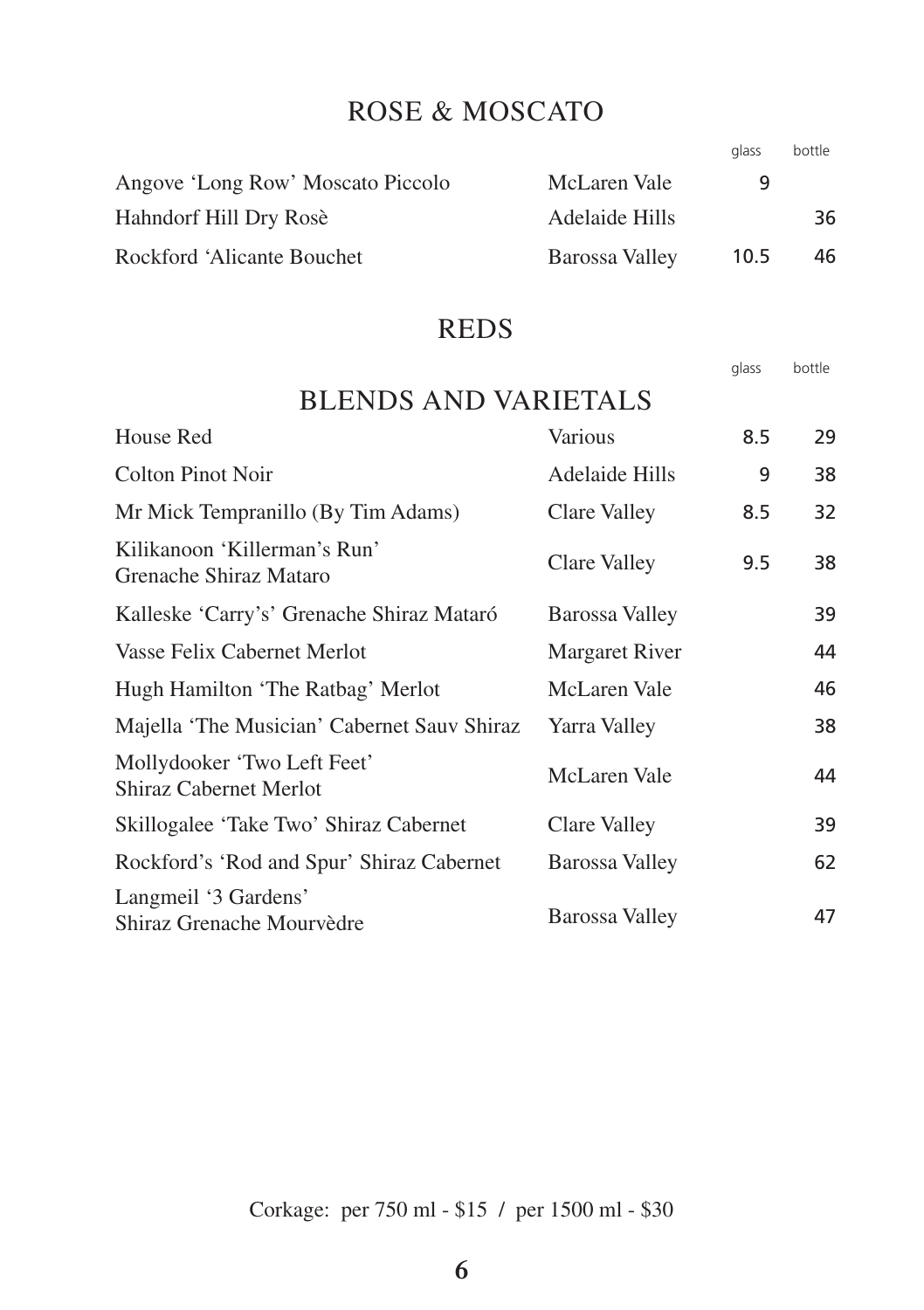## CABERNET SAUVIGNON

| Sandpiper                      |               | <b>Barossa Valley</b> |     | 44  |
|--------------------------------|---------------|-----------------------|-----|-----|
| Mitolo                         |               | McLaren Vale          | 9.5 | 39  |
| Langmeil 'The blacksmith'      |               | Barossa Valley        |     | 47  |
| Zema Estate                    |               | Coonawarra            |     | 49  |
|                                | <b>SHIRAZ</b> |                       |     |     |
| Coriole Redstone Shiraz        |               | McLaren Vale          | 8.5 | 32  |
| <b>Schild Estate</b>           |               | Barossa Valley        |     | 38  |
| Ben Glaetzers 'Heartland'      |               | Langhorne Creek       |     | 44  |
| Kangarilla Road                |               | <b>McLaren Vale</b>   | 9   | 39  |
| Teusner 'The Wark Family'      |               | <b>Barossa Valley</b> |     | 40  |
| Paracombe                      |               | <b>Adelaide Hills</b> |     | 43  |
| Molly Dooker 'The Boxer'       |               | McLaren Vale          |     | 48  |
| Bent Creek 'Black Dog'         |               | McLaren Vale          |     | 48  |
| Glaetzer 'Bishop'              |               | <b>Barossa Valley</b> |     | 52  |
| <b>Geoff Merrill's Reserve</b> |               | McLaren Vale          |     | 65  |
| Kay Brothers Basket Press      |               | McLaren Vale          |     | 55  |
| Rockford 'Basket Press'        |               | Barossa Valley        |     | 110 |

Corkage: per 750 ml - \$15 / per 1500 ml - \$30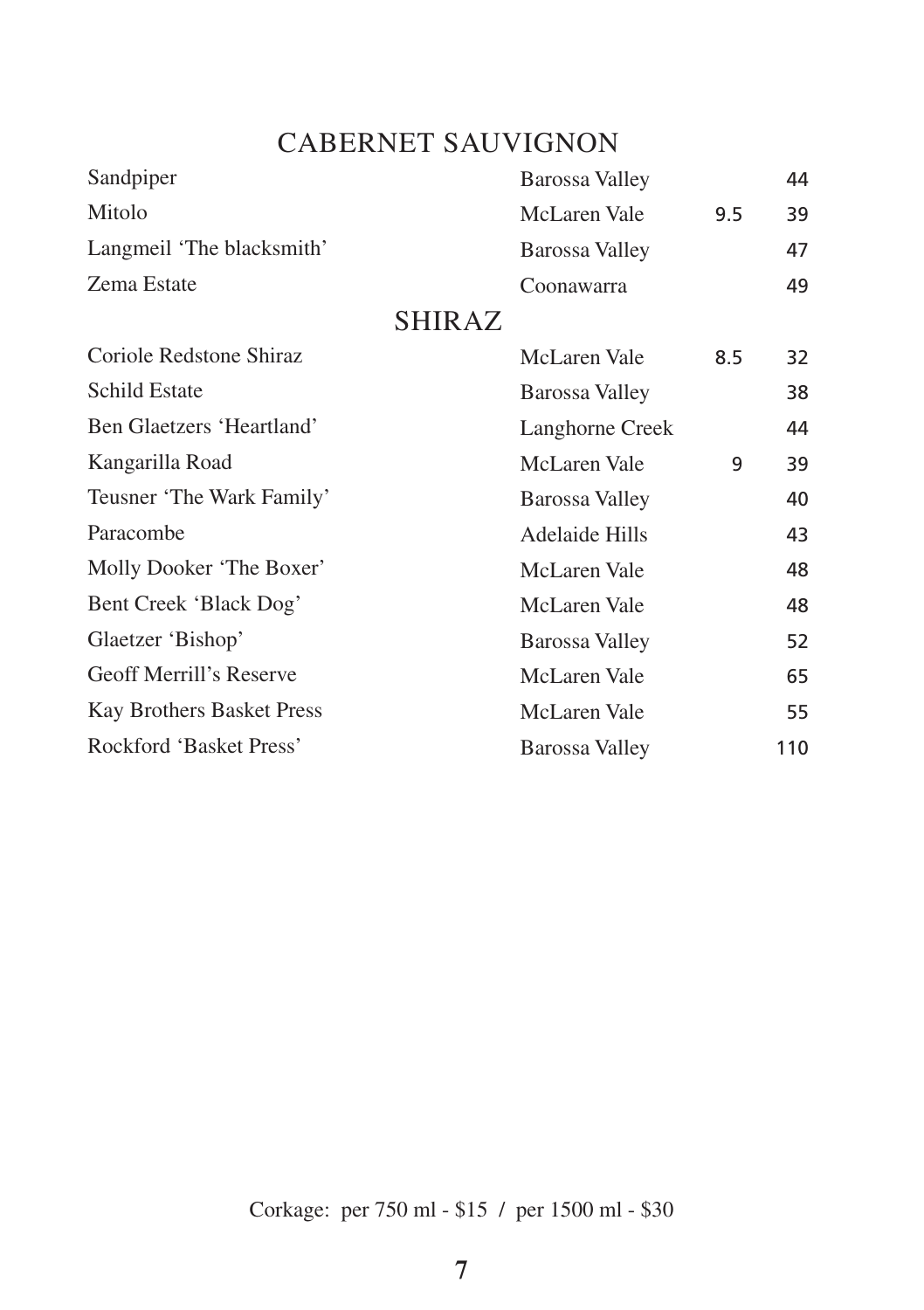# TEA

| Organic & Fair Trade Leaf Teas from Nepal:<br>Gold / Green / White                                                                                                                                                                                                                                                                                                          | 8/pot |
|-----------------------------------------------------------------------------------------------------------------------------------------------------------------------------------------------------------------------------------------------------------------------------------------------------------------------------------------------------------------------------|-------|
| Organically grown by a small farmer's community in the<br>remote foothills of Mt Kanchenjunga (8586m). The young<br>buds & leaves produce a special leaf tea that is strong, yet<br>very refreshing. The teas are high in antioxidants and are full<br>of metabolic benefits. It is certified organic by the National<br>Association of Sustainable Agriculture, Australia. |       |
| Nepali Chiya                                                                                                                                                                                                                                                                                                                                                                | 4.5   |
| Milk Tea spiced with cardamom and a pinch of cloves                                                                                                                                                                                                                                                                                                                         |       |
| <b>Classics</b><br>English breakfast, Earl Grey, Chamomile, Peppermint,<br>Green Tea, Bengal Spice Tea                                                                                                                                                                                                                                                                      | 3.9   |
| <b>Coffee</b>                                                                                                                                                                                                                                                                                                                                                               | 4     |
| Cappucino, Chai Latte, Cafe Latte, Flat White,<br>Espresso, Long Black                                                                                                                                                                                                                                                                                                      |       |
| Liqueur Coffee                                                                                                                                                                                                                                                                                                                                                              | 9     |
| <b>Hot Chocolate</b>                                                                                                                                                                                                                                                                                                                                                        | 5     |
| Iced Coffee, Iced Chocolate,                                                                                                                                                                                                                                                                                                                                                | 7.5   |
| Milkshakes (chocolate & vanilla)                                                                                                                                                                                                                                                                                                                                            | 7.5   |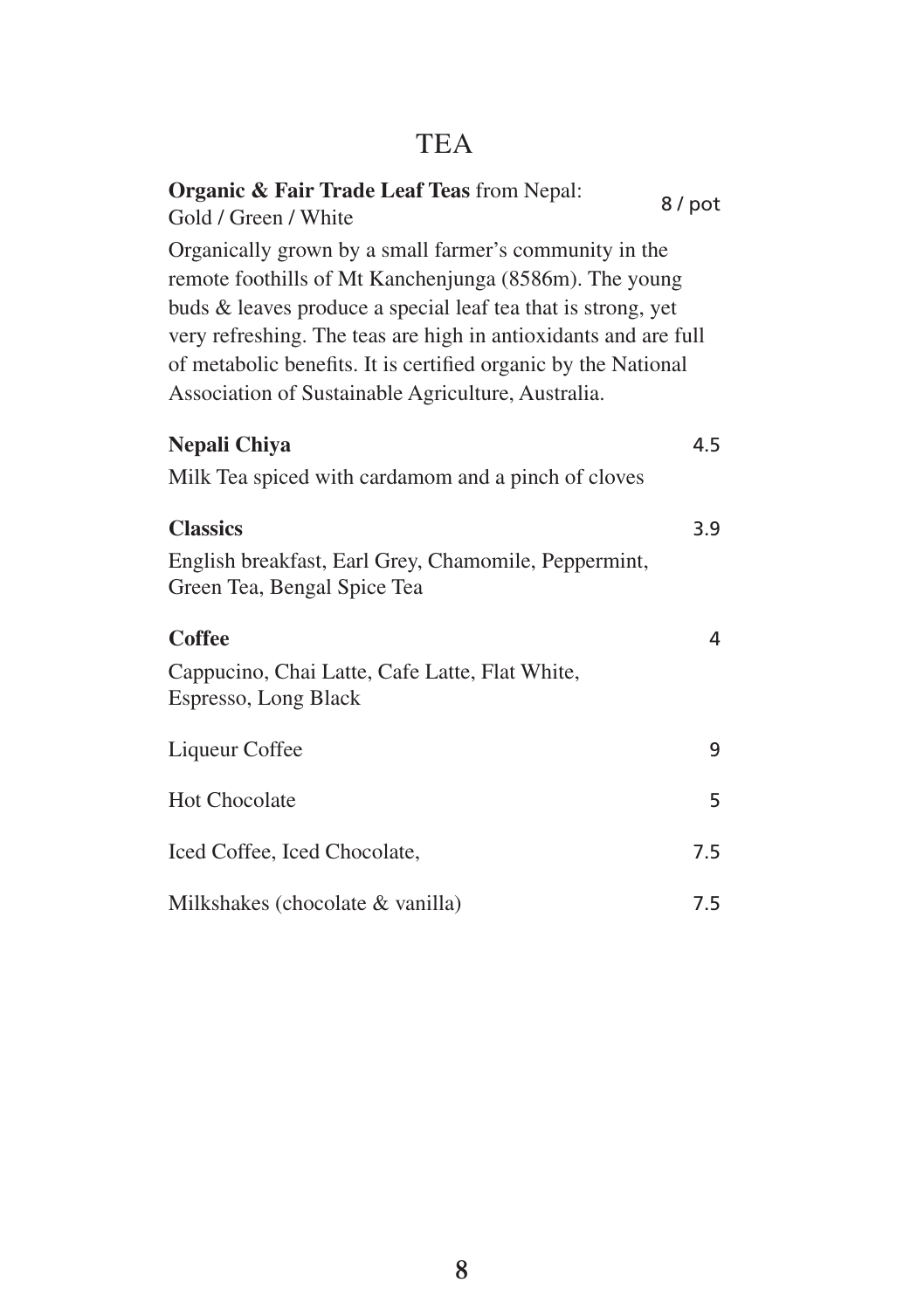# DESSERT

| <b>WINE</b>                                                                                                                                    |                 | glass | bottle |
|------------------------------------------------------------------------------------------------------------------------------------------------|-----------------|-------|--------|
| Handorf Hill Green Angel<br>Gruner Veltliner Late Harvest 375 ml                                                                               | Adelaide Hills  |       | 42     |
| <b>PORT</b>                                                                                                                                    |                 |       |        |
| Galway Pipe Port                                                                                                                               | South Australia | 6.5   |        |
| <b>MUSCAT</b>                                                                                                                                  |                 |       |        |
| McWilliams Hanwood Classic Muscat                                                                                                              | New South Wales | 6.5   |        |
|                                                                                                                                                |                 |       |        |
| Himalayan Ice cream GF<br>10.9<br>Chef's special ice-cream made from pistachio nuts and flavoured with<br>cardamom and blended with full cream |                 |       |        |
| <b>Laal Mohaan</b>                                                                                                                             |                 |       | 10.9   |
| Traditional, milk based sponge cakes flavoured with green cardamom &<br>served with a scoop of Vanilla ice cream                               |                 |       |        |
| <b>Kheer GF</b>                                                                                                                                |                 |       | 9.9    |
| Home made rice pudding prepared in Nepalese style                                                                                              |                 |       |        |
| <b>Ice creams GF</b>                                                                                                                           |                 |       | 9.9    |
| Ricotta, Fig & Honey   Baileys   Chocolate  <br>Coconut (Vegan Option available)   Vanilla                                                     |                 |       |        |
| Mixed Dessert platter for Two                                                                                                                  |                 |       | 18     |
| Chef's selection of mixed dessert platter                                                                                                      |                 |       |        |
| <b>Affagato GF</b>                                                                                                                             |                 |       | 8      |
| A shot of Espresso coffee poured over vanilla bean ice cream<br>Add Liqueur for \$6                                                            |                 |       |        |

GF = Gluten Free